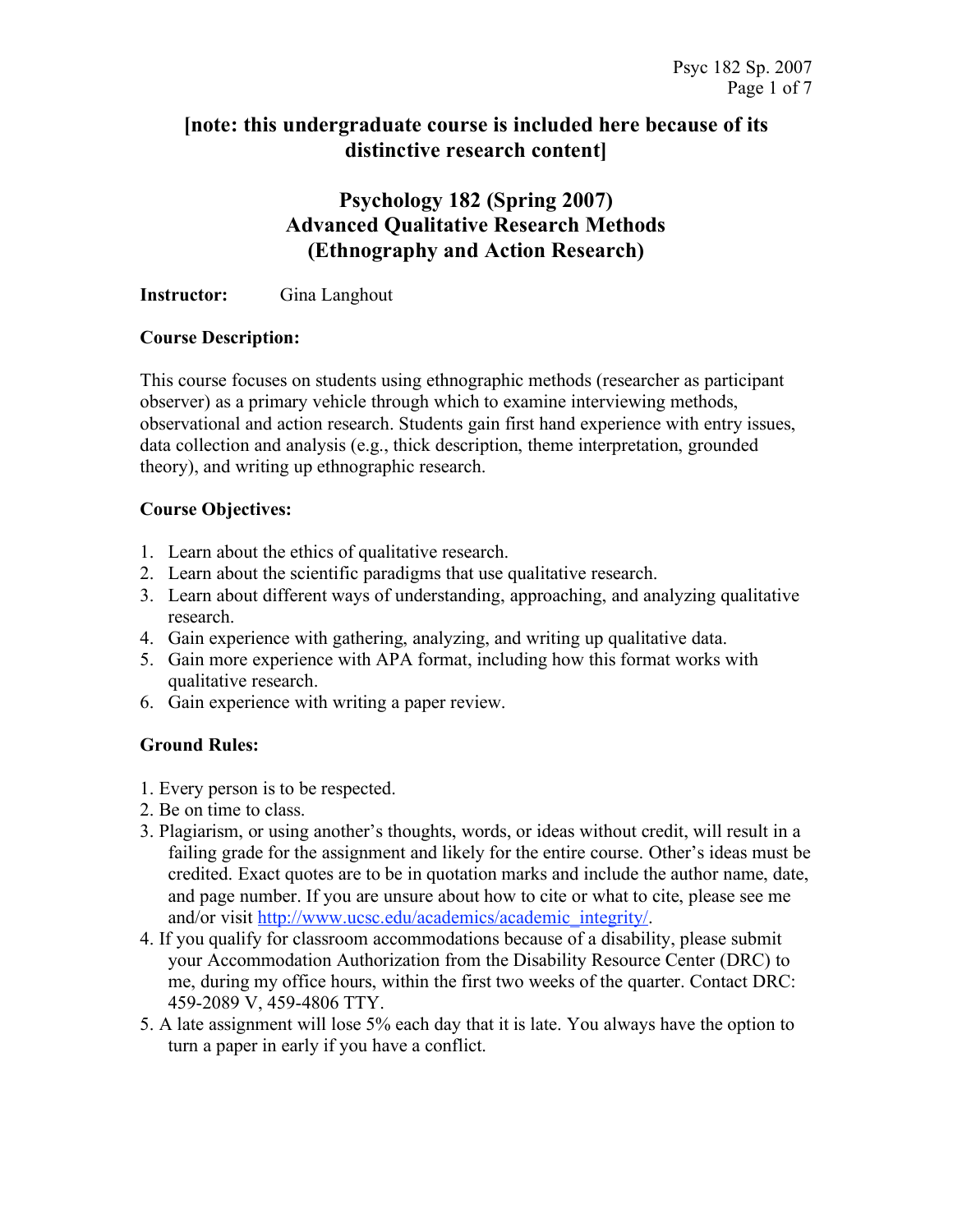#### **Required Readings:**

- Camic, P.M., Rhodes, J.E., & Yardley, L. (2003). *Qualitative research in psychology: Expanding perspectives in methodology and design.* Washington, DC: American Psychological Association.
- Emerson, R.M., Fretz, R.I., & Shaw L.L. (1995). *Writing ethnographic fieldnotes*. Chicago: University of Chicago Press.
- Wolf, M. (1992). *A thrice told tale: Feminism, postmodernism, and ethnographic responsibility.* Stanford: Stanford University Press.

Reading Packet: The articles are available on reserve at McHenry Library, on ERes (password is Psych182), and can be purchased at the Bay Tree Bookstore.

#### **Requirements:**

1. In class participation (15% of grade): Includes promptness to class, attending class, and contributions to class discussions of articles, ethnographies and thought papers. Completing the assigned readings for that day of class will be essential to participation in class discussions.

2. Thought papers (15% of grade): You will need to complete two thought papers reflecting on or raising important concepts from the course, based on the upcoming readings. Your thought paper should critically assess the upcoming readings, not provide a summary of them. If you submit your weekly paper for Tuesday's class (based on that Tuesday's readings), then I must receive it by no later than 11 am Monday. If you submit your weekly paper for Thursday (based on that Thursday's readings), then I must receive it by 11 am on Wednesday. The papers can be submitted either by e-mail or in my mailbox (SocSci2, 2<sup>nd</sup> floor). I will read and provide comments on your thought paper, and we will use them for the basis of class discussion. Due dates are as follows:

| Last name begins with | Thought paper 1 due date | Thought paper 2 due date |
|-----------------------|--------------------------|--------------------------|
| $A-D$                 | Wed, Apr 4               | Mon, Apr 30              |
| $E-G$                 | Mon, Apr 9               | Wed, May 2               |
| $H-K$                 | Wed, Apr11               | Mon, May 7               |
| L-O                   | Mon, Apr 16              | Wed, May 9               |
| $P-R$                 | Wed, Apr 18              | Mon, May 14              |
| $S-T$                 | Mon, Apr 23              | Wed, May 16              |
| $U-Z$                 | Wed, Apr 25              | Mon, May 21              |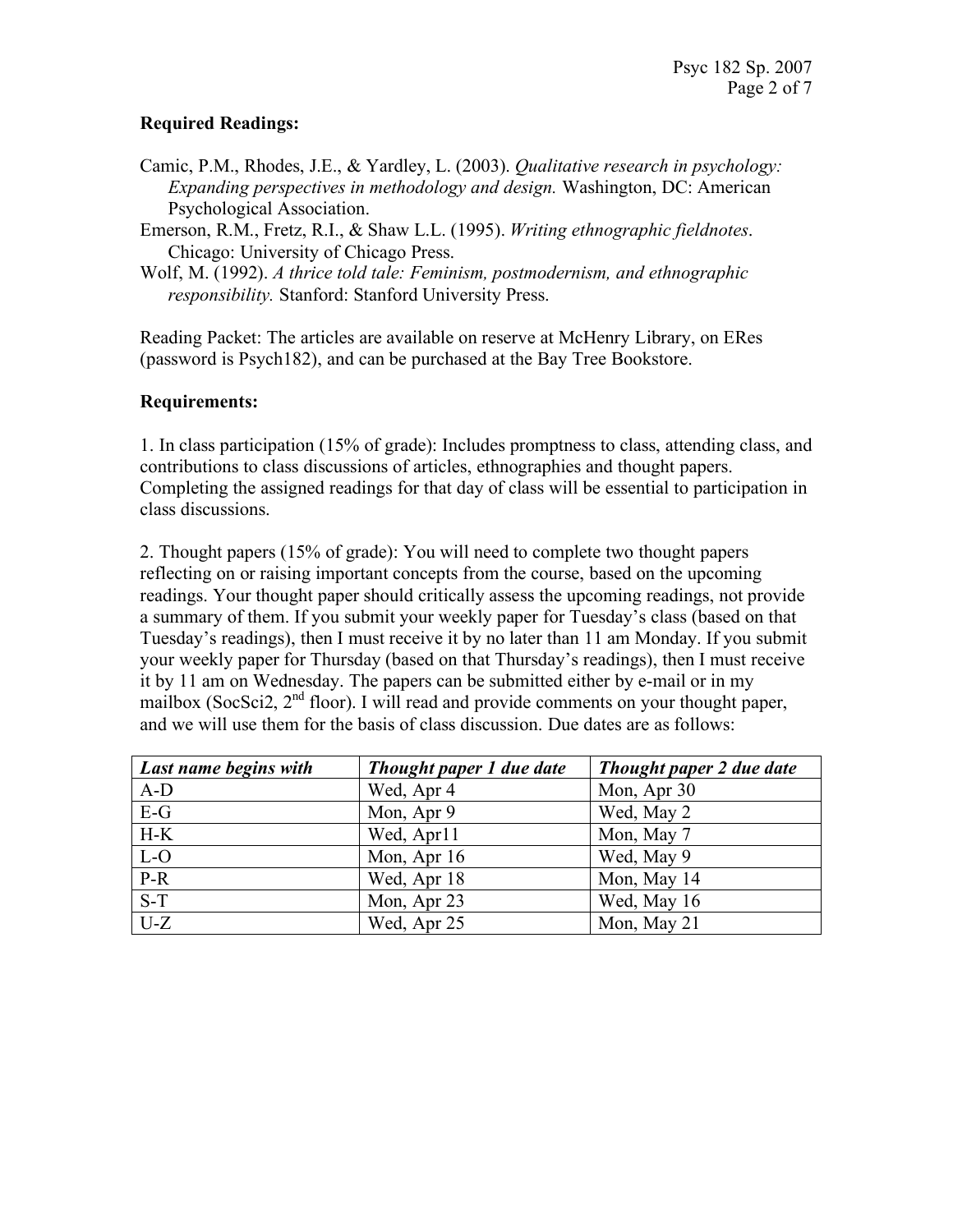3. Field notes (15% of grade): Over the course of the quarter, you will need to spend at least 10 hours conducting ethnographic work. You will turn in two sets of field notes, based on the schedule below. You should turn in at least 3 full pages of field notes each time you turn them in (you will have more field notes than what I see!).

| Group           | Field note 1 due date | Field note 2 due date |
|-----------------|-----------------------|-----------------------|
| Groups $1 - 6$  | April 24              | May $15$              |
| Groups $7 - 15$ | May                   | May 22                |

4. Group Project Presentation (15% of grade): Each group will have 20 minutes for their in-class presentation. You will have 10 minutes to present your group project, what you have learned, and the issues arising in writing your ethnography. You should only prepare 10 minutes of material<sup>1</sup> to ensure that you leave enough time for the class to respond to your presentation. You can use this as a time to get feedback before you turn in your final paper! Refer to the handout for more information.

5. Paper Review (10% of grade): Any paper that is published in a peer-reviewed journal must first undergo the peer-review process. You will review one another's papers to gain experience with writing a peer review. An added benefit is that your group will have student reviews to help you with your paper revisions.

6. Final Group Paper (30% of grade): A final APA style 15-page paper (approximate length) based on your ethnography will be due by **Tuesday, June 12 at 11 am**. This paper should be written like a research paper, and must be in APA format. Among other things, this means you will have a title page, abstract, introduction, methods, results, discussion (although it may make sense for you to combine results and discussion, based on how your paper shapes up), and references. The draft of your paper that is turned in for peer review will be calculated into this part of your grade.

#### **Research Opportunities:**

1. Live Oak Elementary School (LOES) Action Research Project – Students who work in this group will be teaching third through fifth grade Live Oak Elementary School student council students about action research. Specifically, this group will be supervised by my graduate student, Myra Margolin, to teach students the scientific method, social science methods, how to collect data, and help them brainstorm what they would like to research. These sessions will likely happen on Wednesdays during the LOES lunch period (roughly 12-1). If it does not happen on Wednesdays, it will happen on another day (probably not Fridays) during lunch (roughly 12-1). So, you must be available during the lunch hour to participate in this group! This project will provide opportunities to think about children as action researchers and collaborators - - roles that are rarely filled by children in the U.S. This group will be engaged in some intensive work. For this reason, an additional 2 units of credit are available.

 $1$  I will cut you off if you go over 10 minutes, and this will be reflected in your grade. One of the skills you will practice in this assignment is being succinct! So, make sure your group practices the presentation a few times before you give it to the class.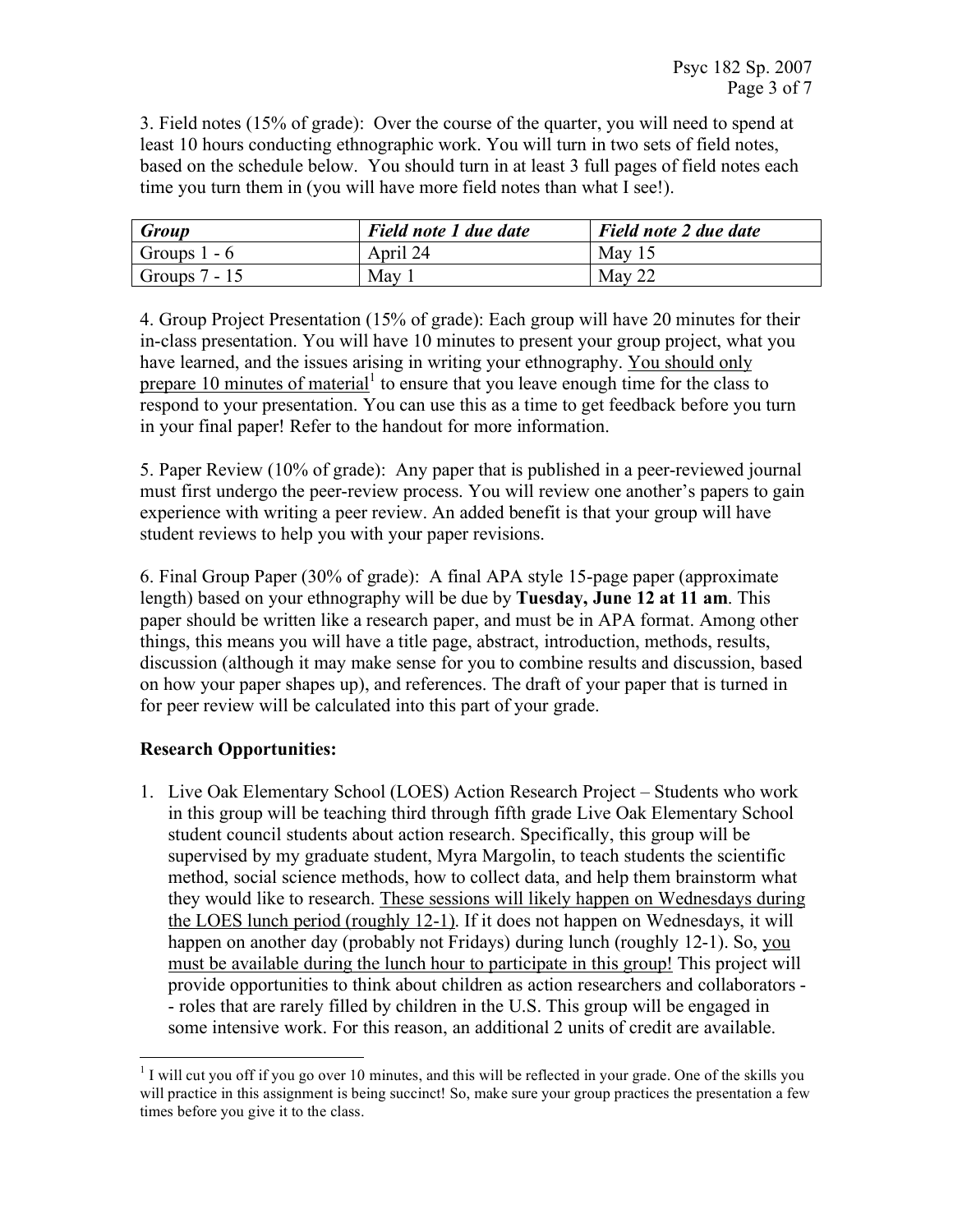- 2. Live Oak Family Resource Center (LOFRC) Mapping Project Students who work in this group will be mapping the unincorporated area that is between Santa Cruz and Capitola, called Live Oak. This project will provide opportunities to think deeply about what we mean by community, and what needs to be present in a community to facilitate civic engagement, participation, and community voice. This will require collecting multiple forms of data, such as census data, neighborhood publications, city-wide comparisons, national surveys, organizational histories, documents, newspaper articles, etc. This group may be learning a program called "Geographic Information System," or GIS. This group will be touching base with Jen Gray-O'Conner, a graduate student in sociology, who is working on a "State of the Community" report for the LOFRC. This group will report their results back in a meeting to be hosted by the LOFRC near the end of the quarter. The final paper will also go to the LOFRC. This group will be engaged in some intensive work. For this reason, an additional 2 units of credit are available.
- 3. LOFRC Community Narratives Project This group will transcribe audio tapes from several LOFRC events and then content analyze the narratives that people tell about living in Live Oak. This project will provide an opportunity for students to think more critically about narratives, or stories, who tells what kinds of narratives, and how narrative can serve as a form of empowerment, or control over resources that affect one's life. This group will report their results back to the LOFRC near the end of the quarter. The final paper will also go to the LOFRC.
- 4. UCSC Student Conceptualizations of Oppression, Social Justice, and Education This group will be conducting focus groups with UCSC students as a pilot study designed to examine how students talk about oppression, social justice, and education. Do students talk differently depending on how they are positioned in society? This group will be working with Lola Fashoro, an undergraduate student that I am advising through the Faculty Mentors Program. Students will lead focus groups, transcribe data, analyze data, and write a group report making suggestions about conducting more focus groups on this topic in the future. This project will provide students with the opportunity to learn more about conducting focus groups and will provide a space for students to think deeply and critically about social justice, oppression, education, and our own campus.
- 5. Group research project that you design In a group of 2-5 students, you may develop your own research project and submit the proposal for my approval. The project must include at least 10 hours of data collection. Your proposal should include the names of the 2-5 students who will participate in this project, the research question, and how you plan to answer that question (methods of data collection). The proposal should be no more than two pages in length.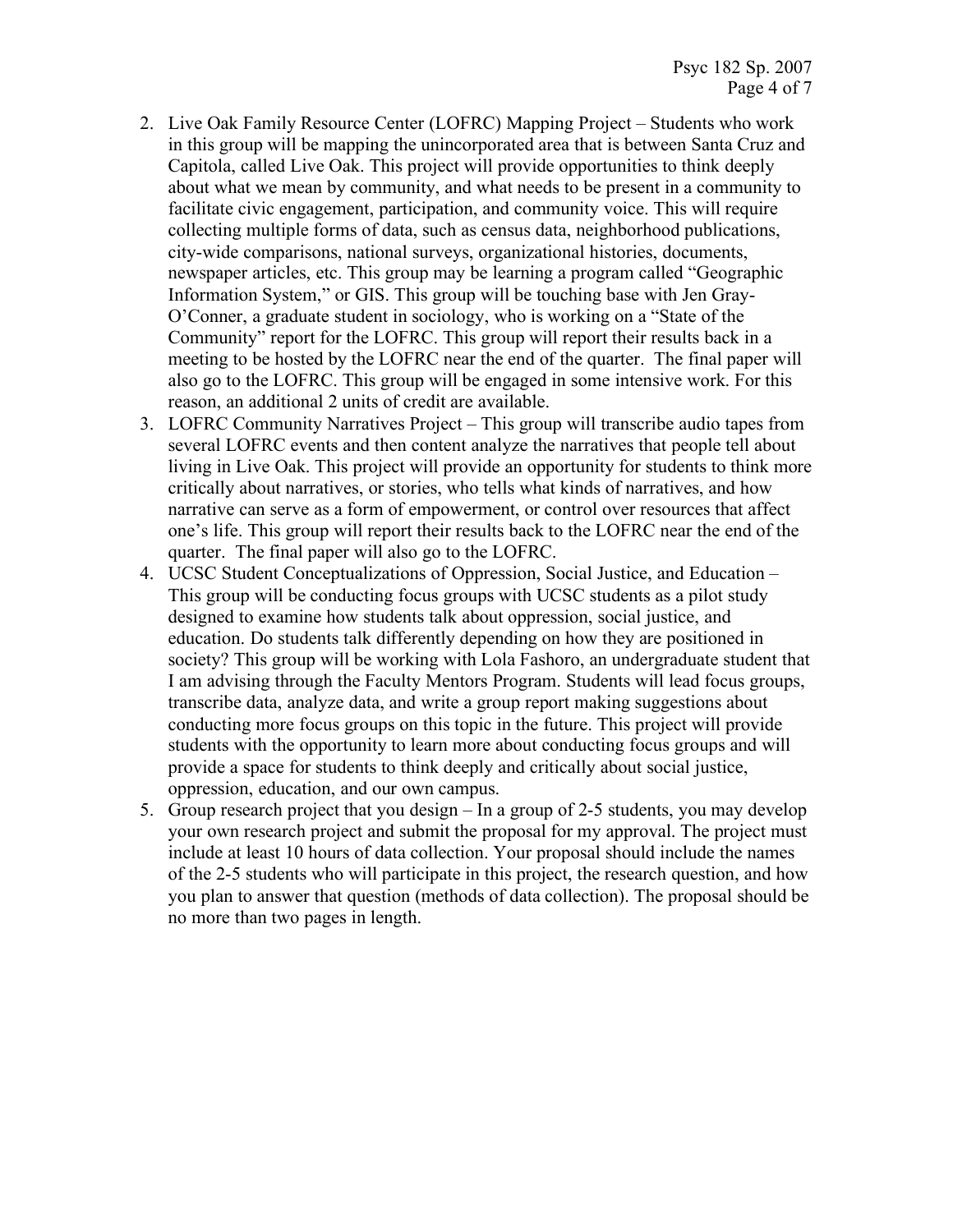*Class Schedule:*

#### Tu, A3: Introduction

Th, A5: Epistemological Issues

# **Turn in application to be considered for research opportunities 1-4!**

- Camic, P.M., Rhodes, J.E., & Yardley, L. (2003). Naming the stars: Integrating qualitative methods into psychological research. In P.M. Camic, J.E. Rhodes, & L. Yardley (Eds.). *Qualitative research in psychology: Expanding perspectives in methodology and design* (pp. 3-15). Washington, DC: American Psychological Association.
- Eisner, E.W. (2003). On the art and science of qualitative research. In P.M. Camic, J.E. Rhodes, & L. Yardley (Eds.). *Qualitative research in psychology: Expanding perspectives in methodology and design* (pp. 17-29). Washington, DC: American Psychological Association.

#### Tu, A10: Epistemological Issues

- McGrath, J.E., & Johnson, B.A. (2003). In P.M. Camic, J.E. Rhodes, & L. Yardley (Eds.). *Qualitative research in psychology: Expanding perspectives in methodology and design* (pp. 31-48). Washington, DC: American Psychological Association.
- Marecek, J. (2003). Dancing through minefields: Toward a qualitative stance in psychology. In P.M. Camic, J.E. Rhodes, & L. Yardley (Eds.). *Qualitative research in psychology: Expanding perspectives in methodology and design* (pp. 49-69). Washington, DC: American Psychological Association.

#### Th, A12: Ethics

#### **Project Proposal Due!**

- ETHICAL PRINCIPLES OF PSYCHOLOGISTS AND CODE OF CONDUCT Sections 1 and 8 (excerpts provided in your reading packet). From http://www.apa.org/ethics/code2002.html
- Paradis, E.K. (2000). Feminist and community psychology ethics in research with homeless women. *American Journal of Community Psychology, 28,* 839-858.

#### Tu, A17: Ethnography

- Miller, P.J., Hengst, J.A., Wang, S. (2003). Ethnographic methods: Applications from developmental cultural psychology. In P.M. Camic, J.E. Rhodes, & L. Yardley (Eds.). *Qualitative research in psychology: Expanding perspectives in methodology and design* (pp. 219-239). Washington, DC: American Psychological Association.
- Langhout, R.D. (2004). Reconceptualizing quantitative and qualitative methods: A case study dealing with place as an exemplar. *American Journal of Community Psychology, 32,* 229-244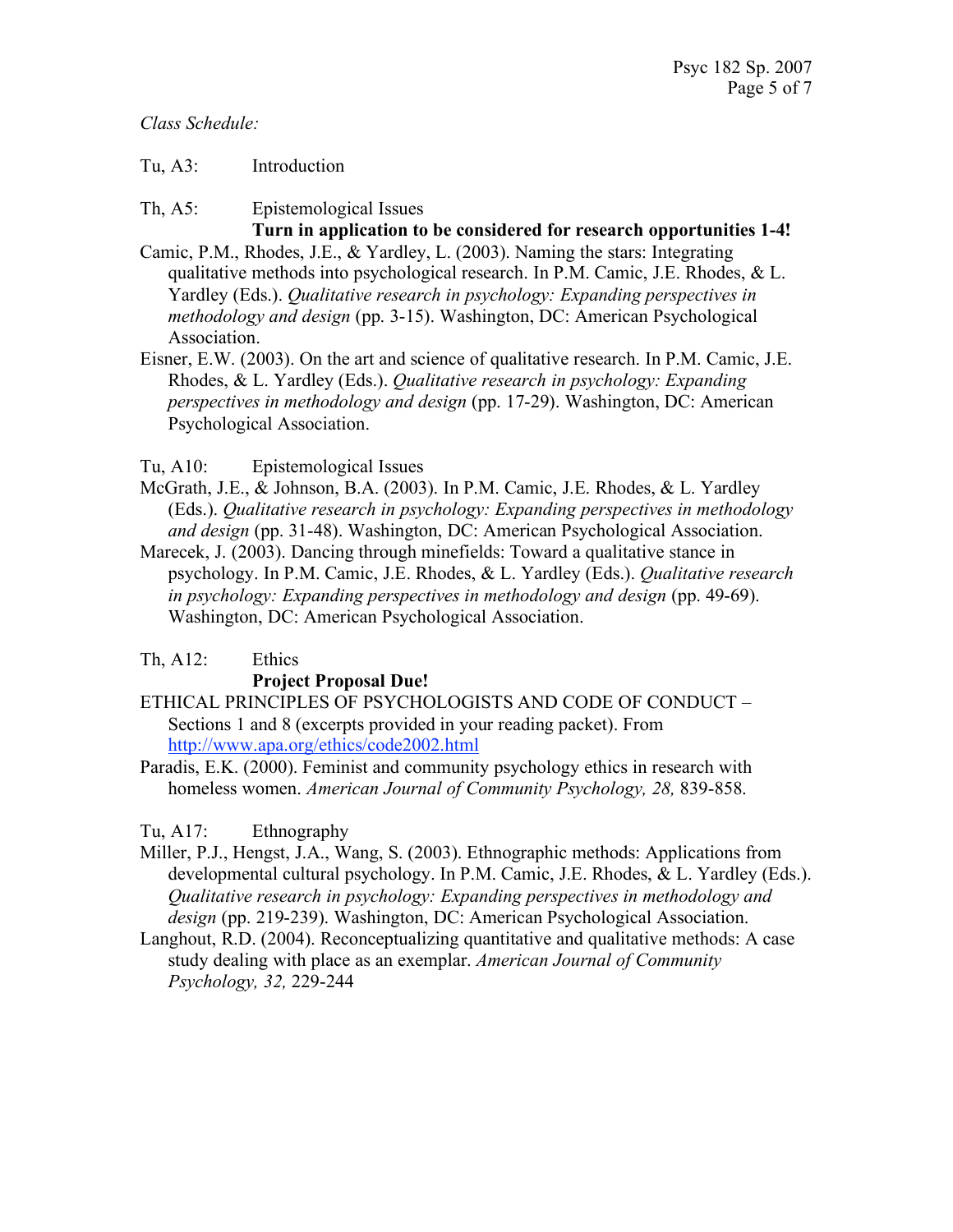Th, A19: Participatory Action Research

Fine, M. Torre, M.E., Boudin, K., Nowen, I., Clark, J., Hylton, D., Martinez, M., Missy, Roberts, R.A., Smart, P., & Upegui, D. (2003). Participatory action research: From within and beyond prison bars. In P.M. Camic, J.E. Rhodes, & L. Yardley (Eds.). *Qualitative research in psychology: Expanding perspectives in methodology and*  design (pp. 173-198). Washington, DC: American Psychological Association.

McIntyre, A. (2006). Activist research and student agency in universities and urban communities. *Urban Education, 41,* 628-647.

Tu, A24: Focus groups/group methods **Field note due for groups 1-6!**

Hughes, D., & DuMont, K. (1993). Using focus groups to facilitate culturally anchored research. *American Journal of Community Psychology, 21*, 775-806.

Foster-Fishman, P., Nowell, B., Deacon, Z., Nievar, M.A., & McCann, P. (2005). Using methods that matter: The impact of reflection, dialogue, and voice. *American Journal of Community Psychology, 36*, 275-291.

Th, A26: Ethnography, Voice, & Reflexivity Emerson et al. – Chapters 1 & 2

Wolf – Chapters  $1 & 2$ 

Tu, M1: Ethnography, Voice, & Reflexivity **Field note due for groups 7-15!**

Emerson et al. – Chapter 3 Wolf – Chapter 3

Th, M3: Ethnography, Voice, & Reflexivity Emerson et al. – Chapter 4 Wolf – Chapter 4

Tu, M8: Ethnography, Voice, & Reflexivity Emerson et al. – Chapter 5 Wolf – Chapter 5

Th, M10: Using Ethnography and Grounded Theory for Coding & Analysis Emerson et al. – Chapter 6

Henwood, K., & Pidgeon, N. (2003). Grounded theory in psychological research. In P.M. Camic, J.E. Rhodes, & L. Yardley (Eds.). *Qualitative research in psychology: Expanding perspectives in methodology and design* (pp. 131-155). Washington, DC: American Psychological Association.